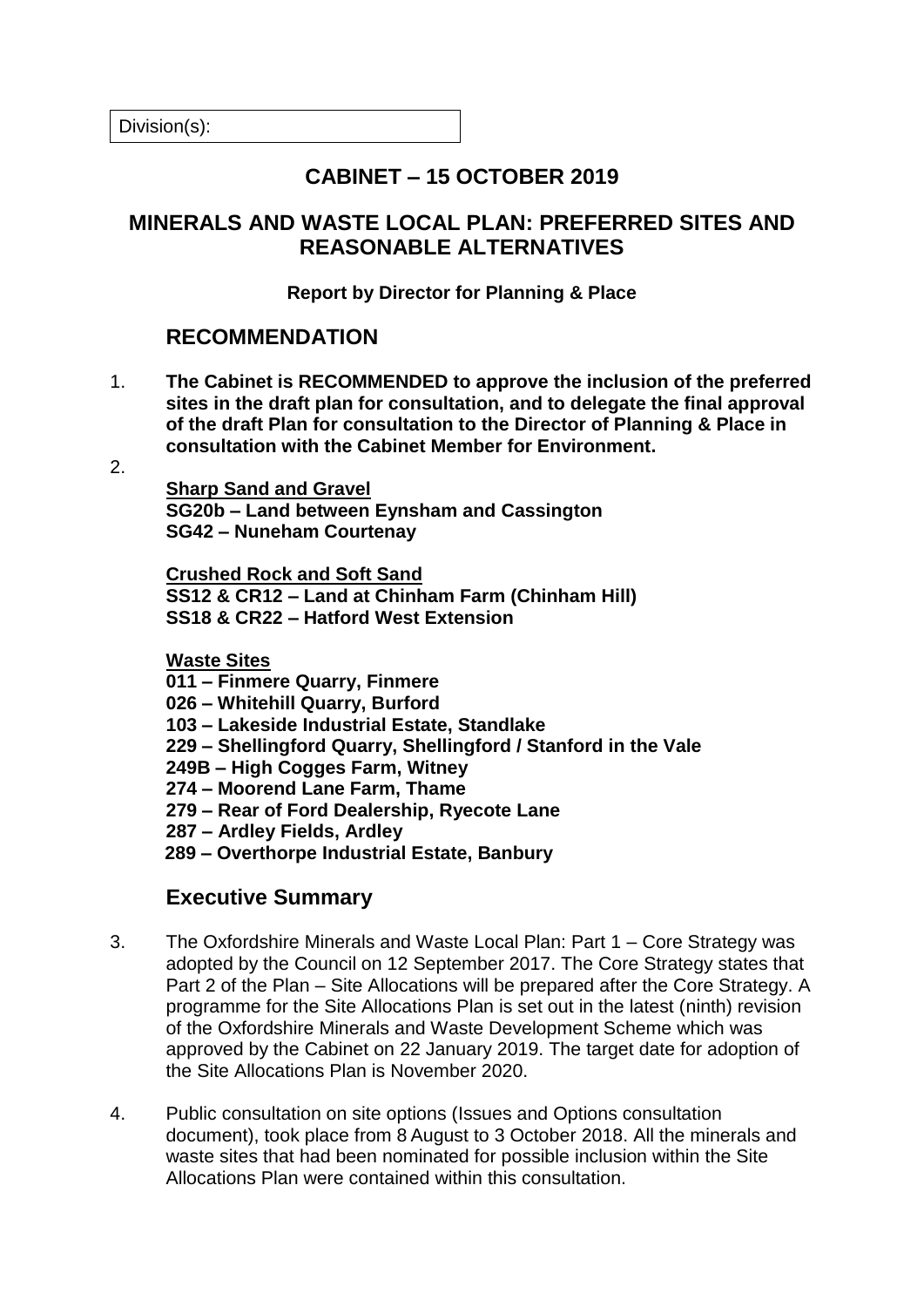- 5. Following this consultation, we then appointed consultants Adams Hendry to undertake informed site assessments of all the nominated sites.
- 6. Officers then went through these assessments to check for consistency and to bring in some more recent planning histories of the site.
- 7. In regards the nominated waste site assessments, Adams Hendry drew conclusions and made a number of recommendations from which we have drawn the reasonable alternatives.
- 8. In the case of the minerals sites, the assessments by Adams Hendry reached conclusions on each of the sites but did not undertake the comparisons and the recommendations as to which sites should be allocated in the Sites Plan.
- 9. This exercise has been undertaken by officers who have now concluded the reasonable alternatives and the preferred options for the mineral sites. A summary of these findings with officer comments, are contained within Annex 1 and 2 of this report. The OCC officer comments are to be read as a whole in reaching a judgement as to the suitability for allocation.
- 10. The Minerals and Waste Cabinet Advisory Group (CAG) met on 5<sup>th</sup> September 2019. The CAG members considered the sites that emerged from the Adams Hendry assessment of the minerals and waste sites. The discussion and views of members at that meeting have informed this report.
- 11. The next stage of the Plan preparation is consultation on the preferred sites and the reasonable alternatives.

## **Assessment of Preferred Sites**

### **Sharp Sand and Gravel**

- 12. Policy M3 of The Oxfordshire Minerals and Waste Local Plan Part 1: Core Strategy (OMWCS) set out that the split between northern Oxfordshire and Southern Oxfordshire should be approximately 25%:75% to achieve an approximately equal split of production capacity by 2031.
- 13. This has resulted in requirements of: Northern Oxfordshire-0.583 million tonnes + 5% contingency = 0.612 million tonnes; Southern Oxfordshire-3.054 million tonnes  $t + 5%$  contingency = 3.207 million tonnes; Total Oxfordshire  $-3.637$  million tonnes  $+5\%$  contingency = 3.819 million tonnes
- 14. The Site Assessment was in two parts. Stage 1a looked at all the sites nominated and assessed these against a number of criteria. Those that did not meet the criteria within Stage 1a did not progress to Stage 1b, which was a more detailed site assessment.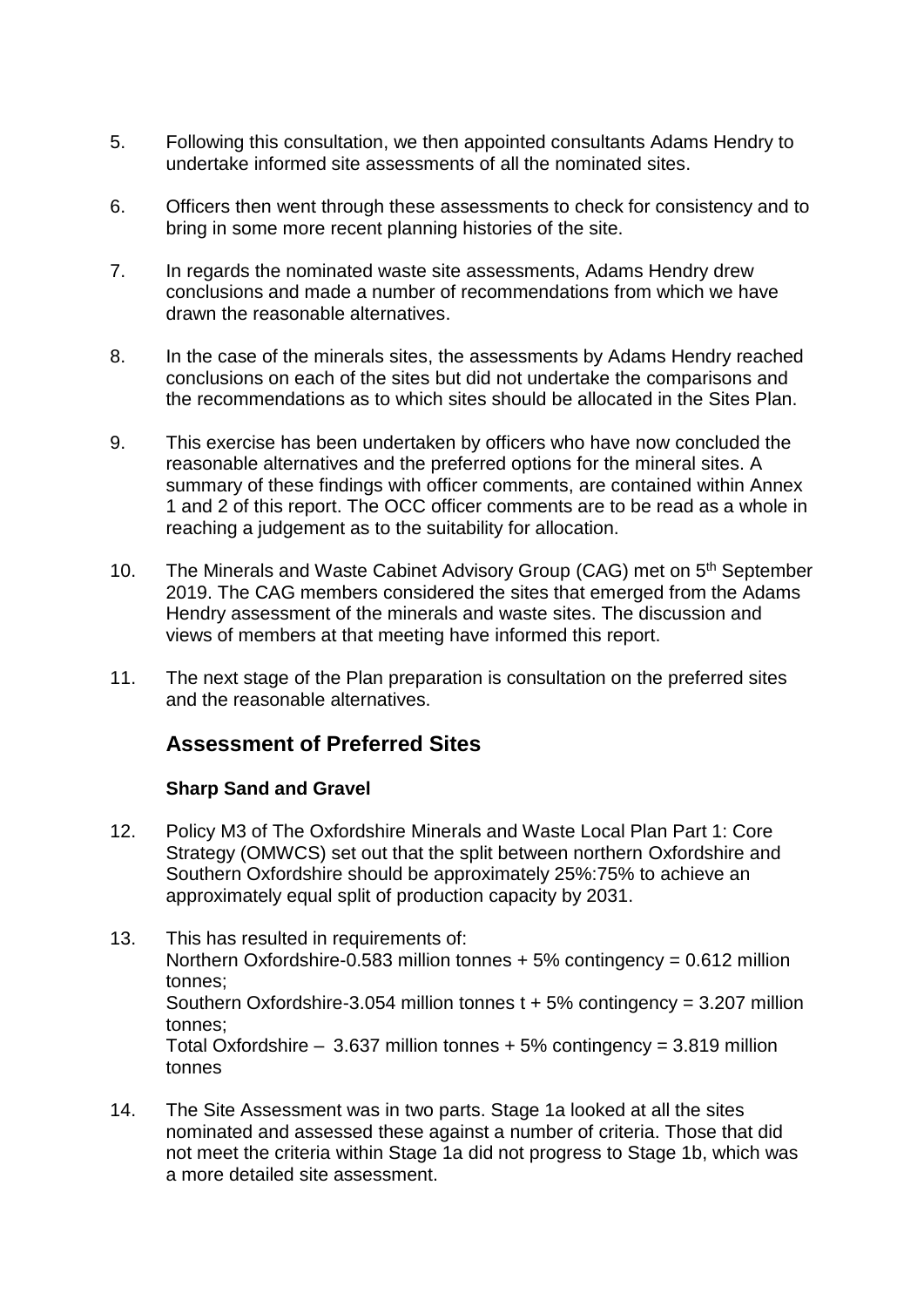- 15. 18 sand and gravel sites were assessed in the Stage 1b process. Of these six were not considered suitable to be allocated in the Oxfordshire Minerals and Waste Local Plan: Part 2 – Sites Plan (OMWSP). These sites, and the reasons they are not suitable are:
	- (a) SG17 Land at Culham. The site is a new site within an SRA. It would not normally be considered unsuitable for that reason alone, but it is also in an area where the highway network is at severe capacity, there is potential harm to heritage assets, it is in flood zones 2 and 3, and it could impact the strategy in the emerging South Oxfordshire Local Plan 2034.
	- (b) SG23 –Windrush North, Gill Mill. The allocation would not result in additional mineral being worked until after 2031.
	- (c) SG27 Vicarage Pit, Cogges Lane. The allocation would not result in additional mineral being worked until after 2031.
	- (d) SG60 White Cross Farm. The site is the subject of an application that would involve restoration to a marina. The development of a marina in that location would be contrary to development plan policy and it has not been suggested that the material would be excavated for any other reason.
	- (e) SG63 Finmere Quarry. The site is outside the strategic resource area (SRA) and would not therefore be in accordance with the principal locations for working aggregates minerals as set out in policies M3 and M4 of the OMWCS.
	- (f) SG67 Sutton Wick Quarry. The site is outside the strategic resource area (SRA) and would not therefore be in accordance with the principal locations for working aggregates minerals as set out in policies M3 and M4 of the OMWCS.
- 16. The following sites remain as reasonable alternatives.

Northern Oxfordshire:

Extensions to existing quarries

SG18 - Land near Standlake.

New quarries

SG08 – Lower Road, Church Hanborough

SG20 – Land between Eynsham and Cassington.

- SG20a Land between Eynsham and Cassington
- SG20b Land between Eynsham and Cassington

SG29 – Sutton Farm, Sutton

Southern Oxfordshire:

Extensions to existing quarries

SG11 & SG65 – Land situated NE of Sonning Eye

New Quarries

SG9 and SG59 – Land at Drayton St Leonard & Berinsfield

SG42 - Land at Nuneham Courtenay

SG62 - Appleford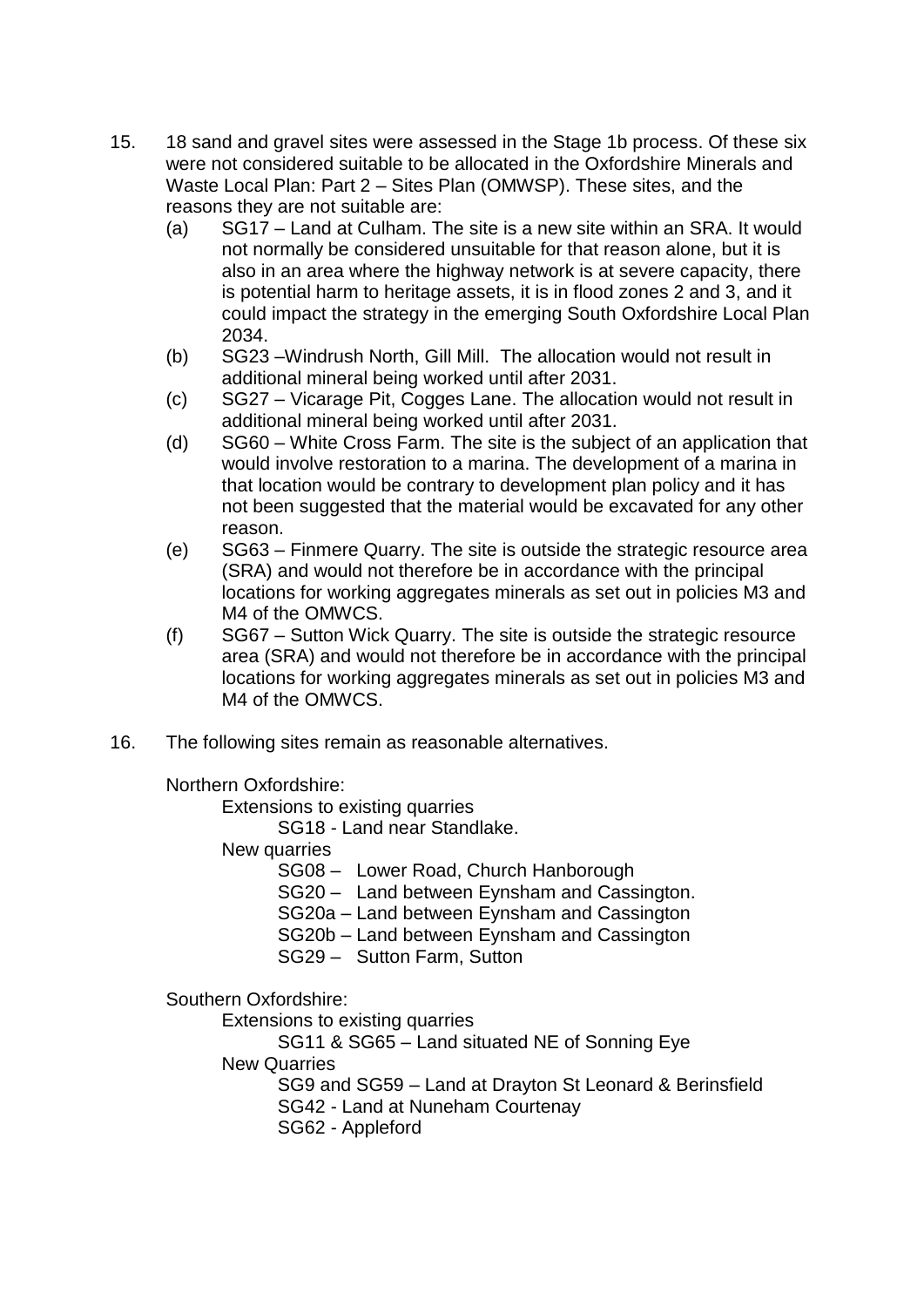17. Policy M4 of the Oxfordshire Minerals and Waste Core Strategy states that there will be a priority for the extension of existing quarries where environmentally acceptable.

#### Northern Oxfordshire

- 18. In northern Oxfordshire, the priority for allocation of extensions to existing quarries would lead to the allocation of site SG18 Land at Standlake. However the quarry to which this site would be an extension is not currently operating, and so there is a concern that the site if allocated would not be delivered within the plan period. The site would have an estimated yield of 0.5million tonnes. This would be below the requirement needed in the northern area.
- 19. The best of the proposals for new quarries would be site SG20b. This would require mitigation to ensure it did not affect sensitive receptors and would need to show that there would be no harm to the Oxford Meadows Special Area of Conservation. The site has an estimated reserve of 1.86million tonnes which would be well above the requirement for northern Oxfordshire.
- 20. Site SG20b Land between Eynsham and Cassington is therefore the preferred option for northern Oxfordshire.

#### Southern Oxfordshire

- 21. In southern Oxfordshire, the priority for allocation of extensions to existing quarries would lead to the allocation of site SG11 & SG65 Land situated NE of Sonning Eye. This site however, is not due to come into use until 2029, which is at the end of the plan period, and would give only 0.34million tonnes during the plan period. This would be well below the requirement needed in southern Oxfordshire.
- 22. Site SG62 Appleford is proposed as an extension to an existing quarry but appears in fact to be a new stand-alone quarry. The site would have a lifetime of 3 years and would produce 1.1million tonnes of sand and gravel over the lifetime of the site.
- 23. There would still be a requirement for a further 1.9mt of sand and gravel in the southern Oxfordshire area. The two remaining sites would have yields of 3.9million tonnes (SG42 Land at Nuneham Courtenay) and 6mt (SG9 & SG59 Land at Drayton St Leonard & Berinsfield). Of these two sites, SG42 Land at Nuneham Courtenay would have fewer constraints, it would yield less mineral reserve but still be well above the remainder of the amount needed for the south of the County. Therefore, SG42 Land at Nuneham Courtenay is the preferred option.

#### Total Sand and Gravel Reserve

24. Taking all those sites together would give a total reserve of 5.76 million tonnes: Northern Oxfordshire (Site SG20b) 1.86 million tonnes (32%)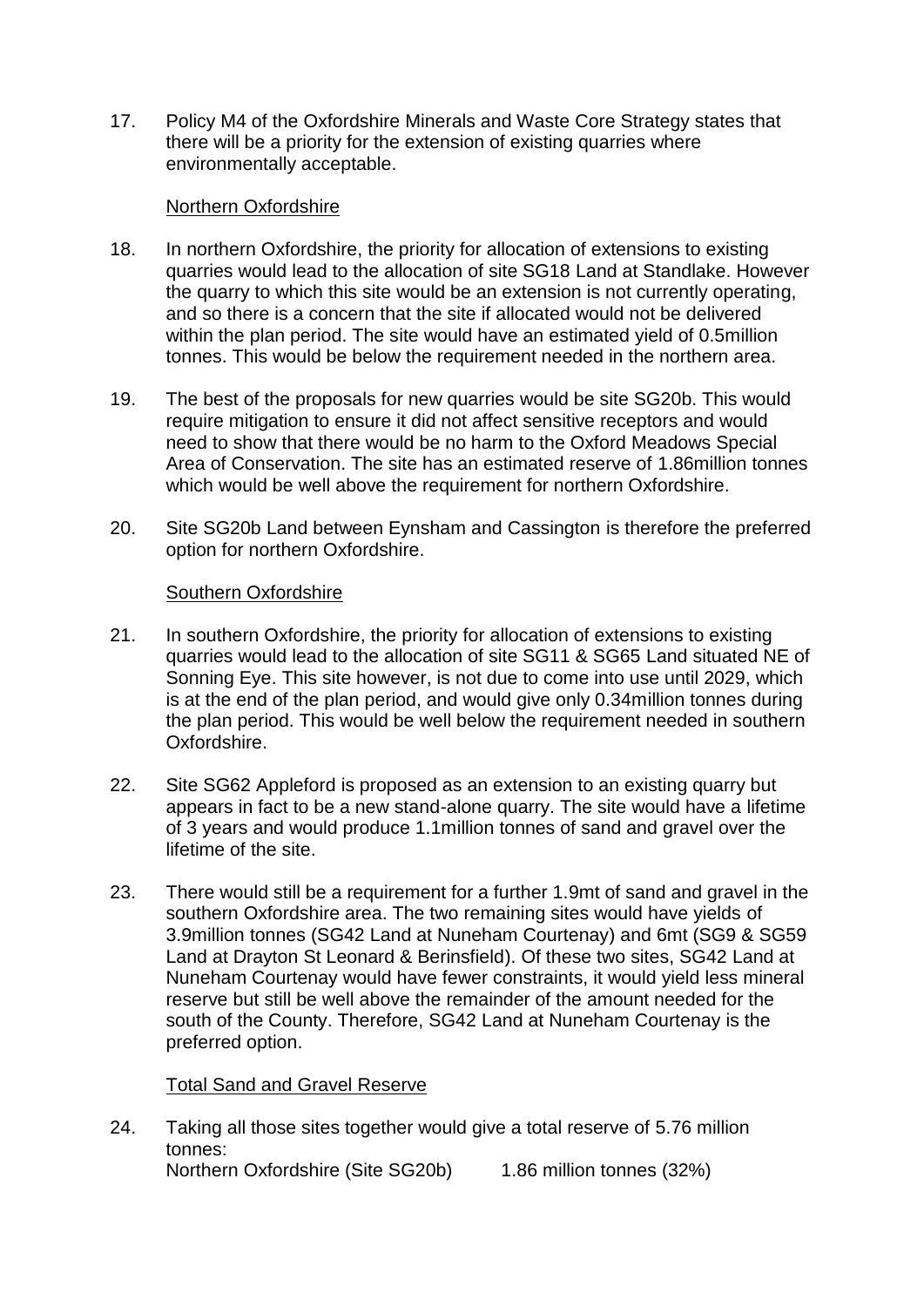Southern Oxfordshire (Site SG42) 3.90 million tonnes (68%)

25. As well as being above the requirement for the county this would not achieve the rebalancing of production from northern Oxfordshire to southern Oxfordshire to the extent set out in the Oxfordshire Minerals and Waste Core Strategy. It does however move towards rebalancing the production capacity of the Minerals sites within the North and South of the County.

### **Soft Sand and Crushed Rock**

- 26. The requirements for soft sand and crushed rock are: Soft Sand – 0.641 million tonnes + 10% contingency = **0.705 million tonnes**; Crushed Rock – 1.978 million tonnes + 10% contingency = **2.176 million tonnes.**
- 27. The County Council's Planning and Regulation Committee on 15th July 2019 resolved to grant planning permission, subject to completion of a legal agreement, for the western extension to Shellingford Quarry (MW.0104/18). This would permit a reserve of 1.8million tonnesof Limestone and 1mt of soft sand over a 22 year period to 2041, which would be an average rate of 127,000 tonnes per annum . Proportionately, that would equate to approximately 82,000 tonnes per annum of limestone and 45,000tonnes per annum of soft sand.
- 28. Assuming the working started in 2020 future that would give approximately 11 years of supply within the plan period: 11  $\times$  82,000 = 0.902 million tonnes of limestone 11 x 45,000 = 0.495 million tonnes of soft sand
- 29. This would leave a further requirement of Soft sand 0.21 million tonnes Crushed Rock 1.274 million tonnes
- 30. Of the 15 soft sand and crushed rock sites assessed in the Stage 1b process, two were not suitable to be allocated in the Oxfordshire Minerals and Waste Local Plan: Part 2 – Sites Plan (OMWSP). These sites are CR07 Adjacent to Whitehill Quarry, Burford and CR10 Burford Quarry, SW extension, both because they would not come into use until after 2031 and would not therefore increase the reserve within the plan period.
- 31. Given that crushed rock is the larger requirement needed, and that some sites would provide both crushed rock and soft sand, it would be sensible to look at the crushed rock allocation first.
- 32. There are therefore 10 reasonable alternatives for Crushed Rock
	- (a) CR13 Dewars Farm Quarry East Extension
	- (b) CR15 Land off the B4100 Baynards Green
	- (c) CR19 Dewars Farm Quarry South Extension
	- (d) SS-03 & CR17 Hatford Quarry South Extension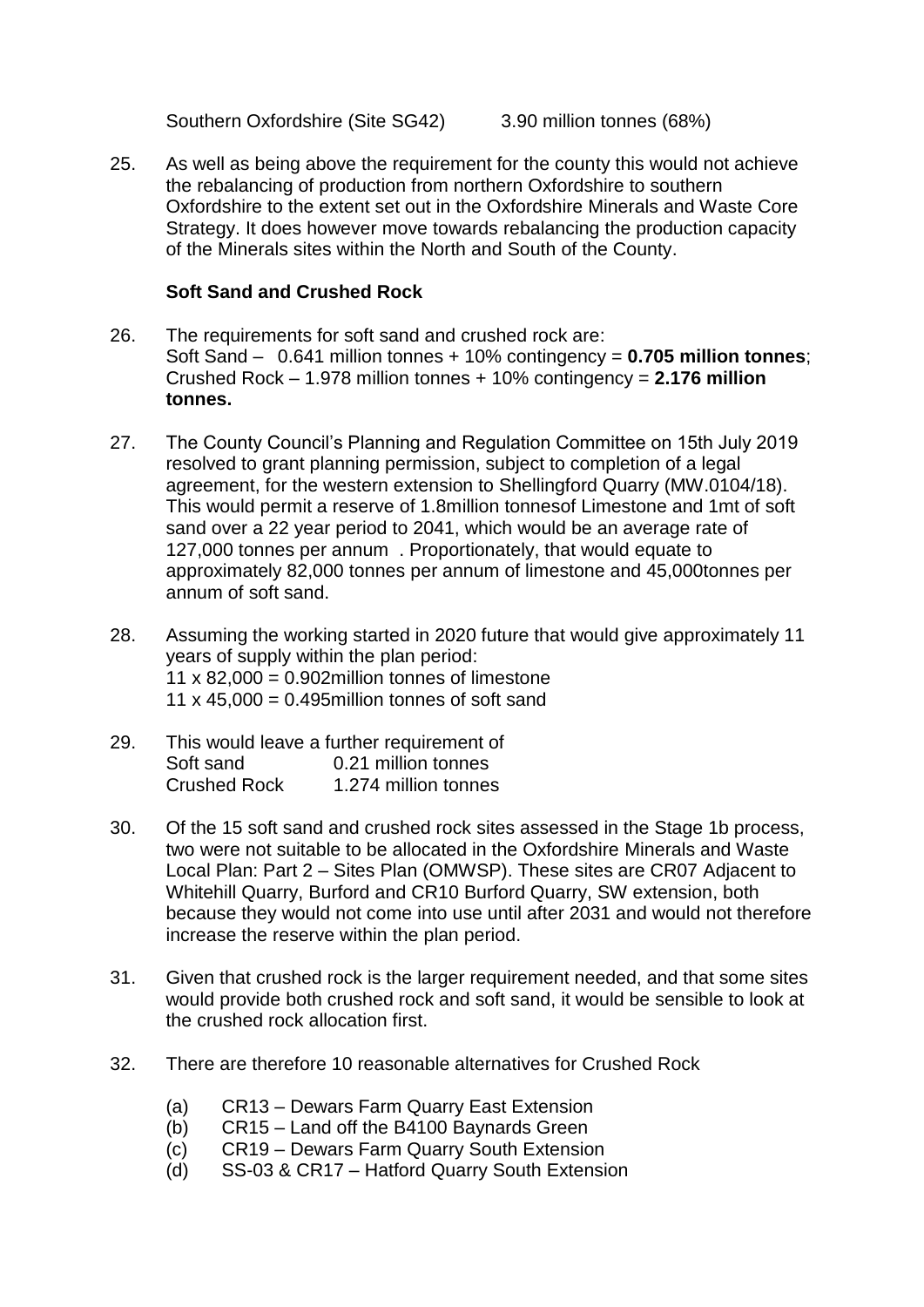- (e) SS07 & CR24 Home Farm Shellingford
- (f) SS12 & CR12 Land at Chinham Farm
- (g) SS15 & CR11 Hatford Quarry North Extension
- (h) SS16 & CR21 Hatford Quarry Stanford Extension
- (i) SS18 & CR22 Hatford Quarry West Extension
- (j) SS19 & CR23 Home Farm Carswell
- 33. CR13 Dewars Farm Quarry East Extension and CR19 Dewars Farm Quarry South Extension are extensions within the SRA, but would not come into use until 2029 and would give only 2 years of extraction within the plan period.
- 34. Sites CR15 Land off the B4100 Baynards Green, SS07 & CR24 Home Farm Shellingford, and CR19 & CR23 Home Farm, Carswell would be within the SRA but would be new sites rather than an extension. These do not therefore accord with the preference for crushed rock provision as set out in the Core Strategy.
- 35. Of the remaining sites:
	- (a) SS03 & CR17 Hatford Quarry South Extension would have a significant impact on landscape and the Hatford Conservation Area
	- (b) SS15 & CR11 Hatford Quarry North Extension would have high ecological impacts and moderate landscape impacts.
	- (c) SS16 & CR21 Hatford Quarry Stanford Extension would have high landscape impacts and moderate ecological impacts.
- 36. Site SS12 & CR12 Land at Chinham Farm would have only a moderate loss of ecology and landscape which could be mitigated at planning application stage, and indeed the site had been granted planning permission in 2011, but the planning permission lapsed. The site would yield just 0.1million tonnes of crushed rock, but it would deliver 0.3million tonnes of soft sand. A further site for crushed rock would need to be allocated.
- 37. SS18 & CR22 Hatford Quarry West Extension would have the potential for high ecological impacts and moderate landscape impacts which would have to be mitigated at application stage. The site would yield 1.2million tonnes of crushed rock and 0.2million tonnes of soft sand.

| 38. | Allocating sites SS12 & CR12 and SS18 & CR22 would provide:  |                    |
|-----|--------------------------------------------------------------|--------------------|
|     | <b>Crushed Rock</b>                                          | 1.3 million tonnes |
|     | SS12 & CR12 Land at Chinham Farm                             | 0.1 million tonnes |
|     | SS18 & CR22 Hatford Quarry West Extension 1.2 million tonnes |                    |
|     | Soft Sand                                                    | 0.5million tonnes  |
|     | SS12 & CR12 Land at Chinham Farm                             | 0.3 million tonnes |

SS18 & CR22 Hatford Quarry West Extension 0.2 million tonnes

39. This would meet both the crushed rock and soft sand requirements of Oxfordshire for the plan period.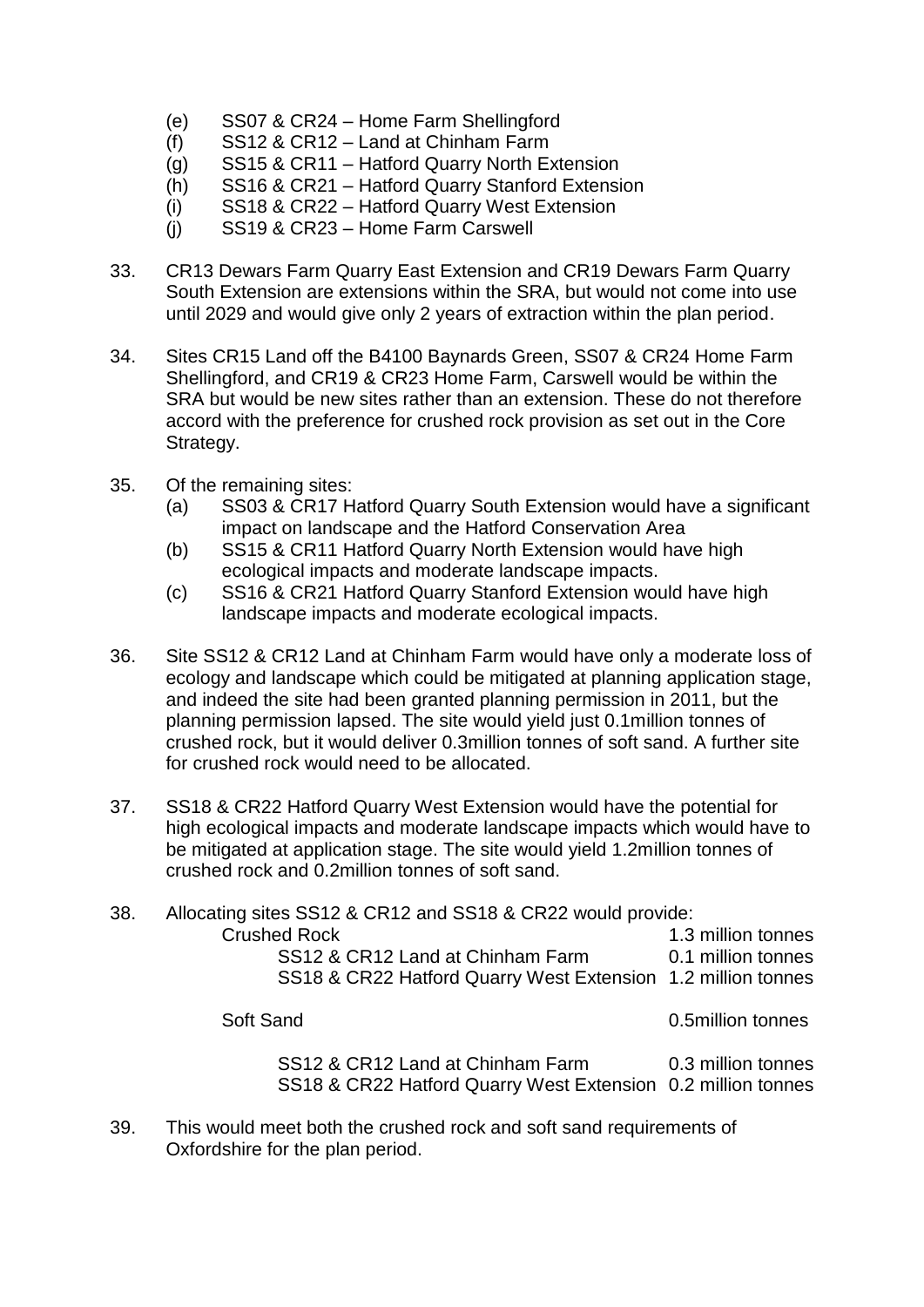#### **Waste**

- 40. Fifty waste sites were nominated for potential inclusion within the Plan. Like the Minerals assessments, the waste site assessment was in two parts. Stage 1a looked at all the sites nominated and assessed these against a number of criteria. Those that did not meet the criteria within Stage 1a did not progress to Stage 1b, which was a more detailed site assessment. Following assessment of the sites Adams Hendry drew conclusions and made a number of recommendations. A summary of the findings to the Stage 1b of the waste assessments can be seen in Annex 3
- 41. Unlike Minerals the Minerals and Waste Core Strategy does not set out a limit for Waste Management provision for the Plan period and encourages the movement of waste up the waste hierarchy.
- 42. The assessment of sites has resulted in the recommendation of the following sites as suitable for allocation in the Sites Plan:
	- (a) 010 Sutton Courtenay Landfill, Sutton Courtenay / Appleford
	- (b) 011 Finmere Quarry, Finmere
	- (c) 026 Whitehill Quarry, Burford
	- (d) 103 Lakeside Industrial Estate, Standlake
	- (e) 229 Shellingford Quarry, Shellingford / Stanford in the Vale
	- (f) 249B High Cogges Farm, Witney
	- (g) 274 Moorend Lane Farm, Thame
	- (h) 279 Rear of Ford Dealership, Ryecote Lane
	- (i) 287 Ardley Fields, Ardley
	- (j) 289 Overthorpe Industrial Estate, Banbury
- 43. There are two sites for which the recommendation from the consultants is inconclusive:
	- (a) 009 Sites C and D at Yarnton; and
	- (b) 224 Ambrose Quarry, Ewelme.
- 44. Site 009 at Yarnton consists of two areas: Area D has been granted planning permission on appeal partly because it was considered to be previously developed land. The second area, Area C, is part of a mineral extraction area with permission to extract until 2022, with restoration to follow. It would therefore not be suitable for a waste site without exceptional circumstances for its release from the Green Belt.
- 45. Site 224 Ambrose Quarry is a dormant quarry with a long-term restoration scheme required by 2044. The site could be used for short term uses and might benefit from further infilling to achieve a better restoration, but the site is not suitable for allocation as a waste site.
- 46. Site 010 Sutton Courtenay is in an area where land is safeguarded for highway improvements in the Vale of White Horse Local Plan 2031, and has therefore been removed from the list of reasonable options.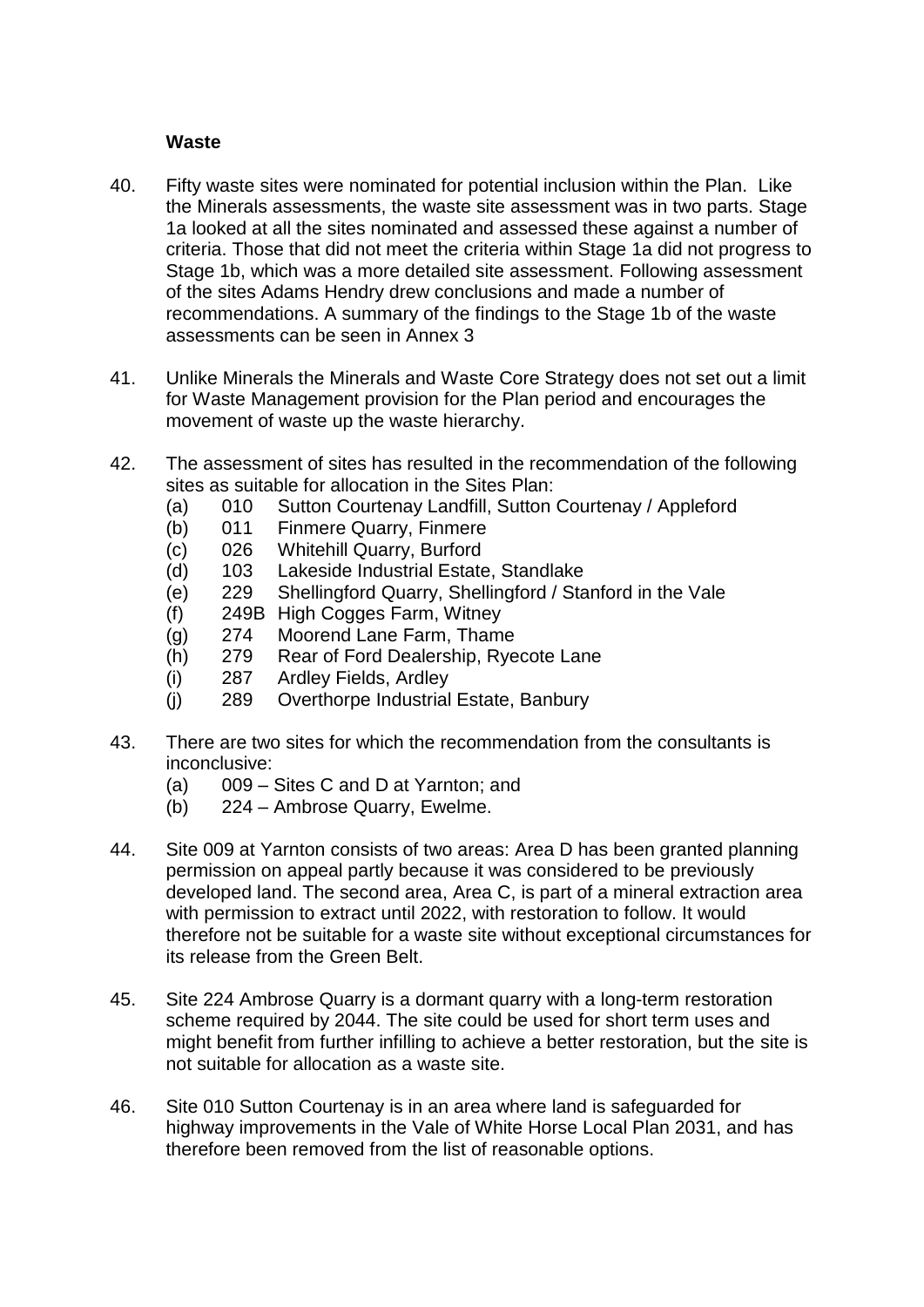47. As mentioned above, the Oxfordshire Minerals and Waste Core Strategy seeks to enable waste to be moved up the waste hierarchy, away from landfill and towards increased re-use, recycling, composting and recovery of resources for waste. To that end there is no requirement to choose between suitable sites, rather they should be made available to allow more options for facilities to come forward. The sites as listed in paragraph 31 above should therefore all be considered preferred sites for allocation in the Sites Allocation Plan.

# **Conclusion**

48. For the reasons given in this report the sites that should go forward for consultation as the preferred options for allocation in the Oxfordshire Minerals and Waste Local Plan Part 2: Sites Plan are:

Sharp Sand and Gravel

- SG20b Land between Eynsham and Cassington
- SG42 Nuneham Courtenay

Crushed Rock and Soft Sand

- SS12 & CR12 Land at Chinham Farm (Chinham Hill)
- SS18 & CR22 Hatford West Extension

### Waste Sites

- 011 Finmere Quarry, Finmere
- 026 Whitehill Quarry, Burford
- 103 Lakeside Industrial Estate, Standlake
- 229 Shellingford Quarry, Shellingford / Stanford in the Vale
- 249B High Cogges Farm, Witney
- 274 Moorend Lane Farm, Thame
- 279 Rear of Ford Dealership, Ryecote Lane
- 287 Ardley Fields, Ardley
- 289 Overthorpe Industrial Estate, Banbury

# **Financial and Staff Implications**

49. The Minerals & Waste Local Plan is included within the work priorities of the Communities Directorate and is in part being progressed within the existing mainstream budget for the Council's minerals and waste policy function. Increased funding will be required in 2019/20 and 2020/21, in particular to provide the funding required to take the plan through examination and to adoption. There are no additional staff implications.

# **Equalities Implications**

50. None have been specifically identified.

# **Legal Implications**